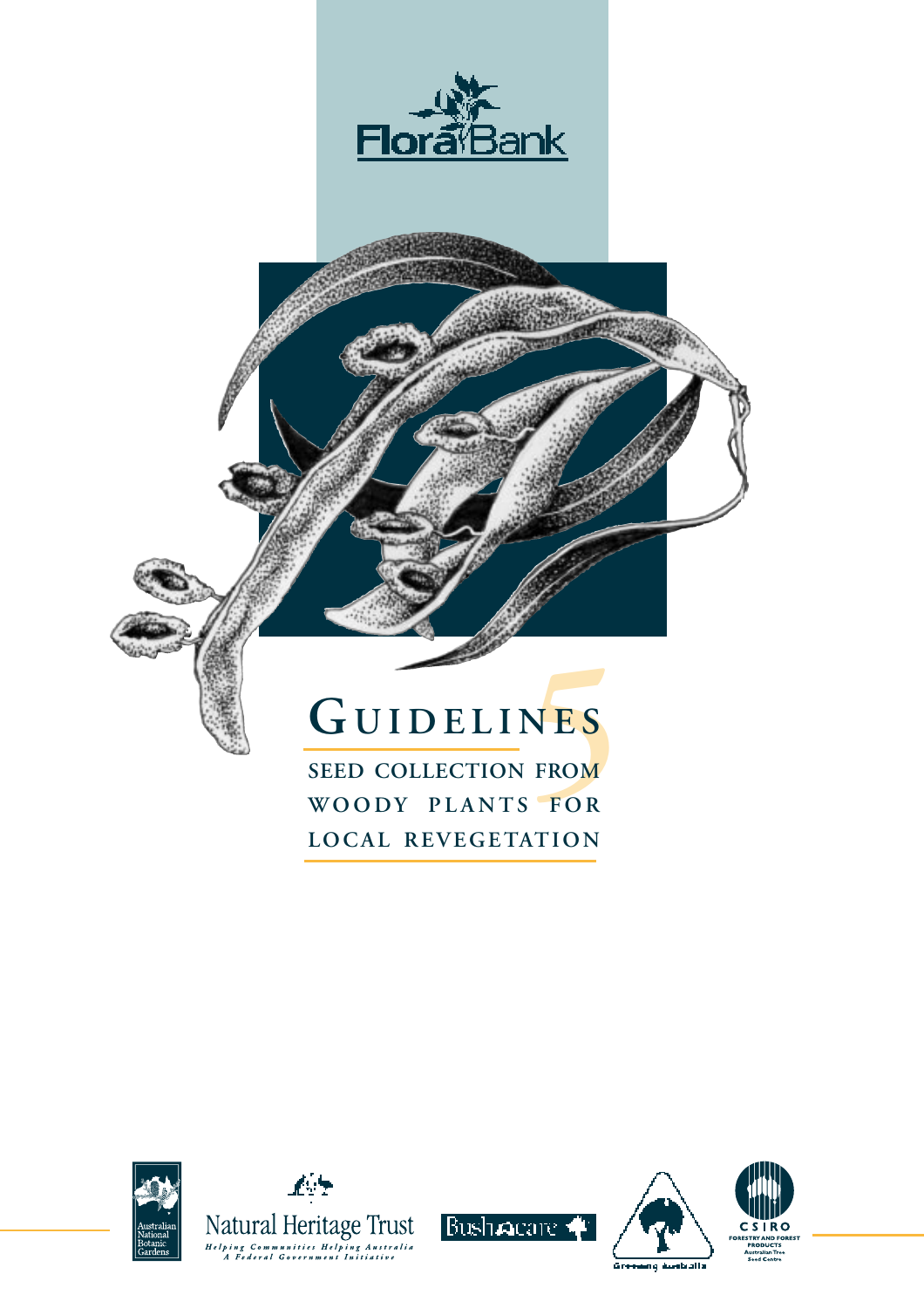What constitutes a good seed collection strategy depends greatly on the ultimate purpose for planting vegetation. In a short guideline such as this we cannot cover all the possible purposes. This guideline focuses on collecting good quality seed from woody native plants for use in revegetation. It is primarily intended for people who carry out revegetation, regeneration or the rehabilitation of degraded sites in their local area. The situation for non-woody plants such as native grasses and sedges can be more complex and less is known about how we should approach seed collection strategies; however, the principles outlined in Brown and Briggs (1991) are a useful starting point.

This guideline provides you with a working approach to issues about provenance (seed origin), collecting local seed, and using non-local seed. We provide collection strategies that aim to maximise the genetic quality of the seed you collect for the purpose you have identified.

Good quality implies that seed has been collected in a sustainable way from a known, well-documented location and contains the same levels of genetic diversity and viability as the plants from which it was collected.

Revegetation work is a long-term investment and it pays to get it right at the beginning. The seed used in the initial stages will greatly influence success. The

initial genetic material cannot be changed unlike, say, management and tending activities, which may be refined over time to improve on poor establishment. The collection of good seed from an appropriate source is of fundamental importance and may ultimately determine the success or failure of a planting program. Seed is a relatively low-cost item compared to other establishment and management activities; that is, the cost of planting is the same whether you use high or low quality seed, but the consequences of using poor quality seed can have dramatically disappointing results.

FloraBank promotes ecologically sustainable collection practices so that seed is not overcollected from any population and damage to the natural environment is minimised.<sup>1</sup> FloraBank has developed a Model Code of Practice to provide guidance to community seed collection operations and seedbanks on these issues. The collection of native need is covered in detail in FloraBank Guideline 6, *Native seed collection methods*. Information on plantings involving rare and threatened species is given in *Guidelines for Translocation of Threatened Plants in Australia* and *Germplasm Conservation Guidelines for Australia* by the Australian Network for Plant Conservation.

Seed collection is not benign and even the best collectors may cause some damage to plants.

The term provenance is used to refer to seed collected from a natural population. Provenance collections are distinguished from cultivated seed sources such as plantations or ornamental plantings. The latter are usually referred to as 'seed sources' or in some cases the term 'land race' is used (see Eldridge *et al.* (1993) for more information). It provides a basic approach to describe genetic diversity below the species level. Provenance is also used to describe patterns of genetic variation exhibited by a species over its geographic range. These patterns are often closely associated with the ecological conditions in which the species has evolved. When a number of provenances of a species are planted out at the same site it is usual to find differences in survival and growth performance (and possibly other characteristics) between provenances. Because the patterns of genetic diversity can be difficult to quantify and delineate, provenance is difficult to define in a precise geographical way. Provenance is a very useful starting point for plant breeding but it is also an essential concept in seed collections for other purposes. Provenance provides information on genetic diversity which enables decisions to be made about how a seedlot should be used or its suitability for particular purposes. *Provenance*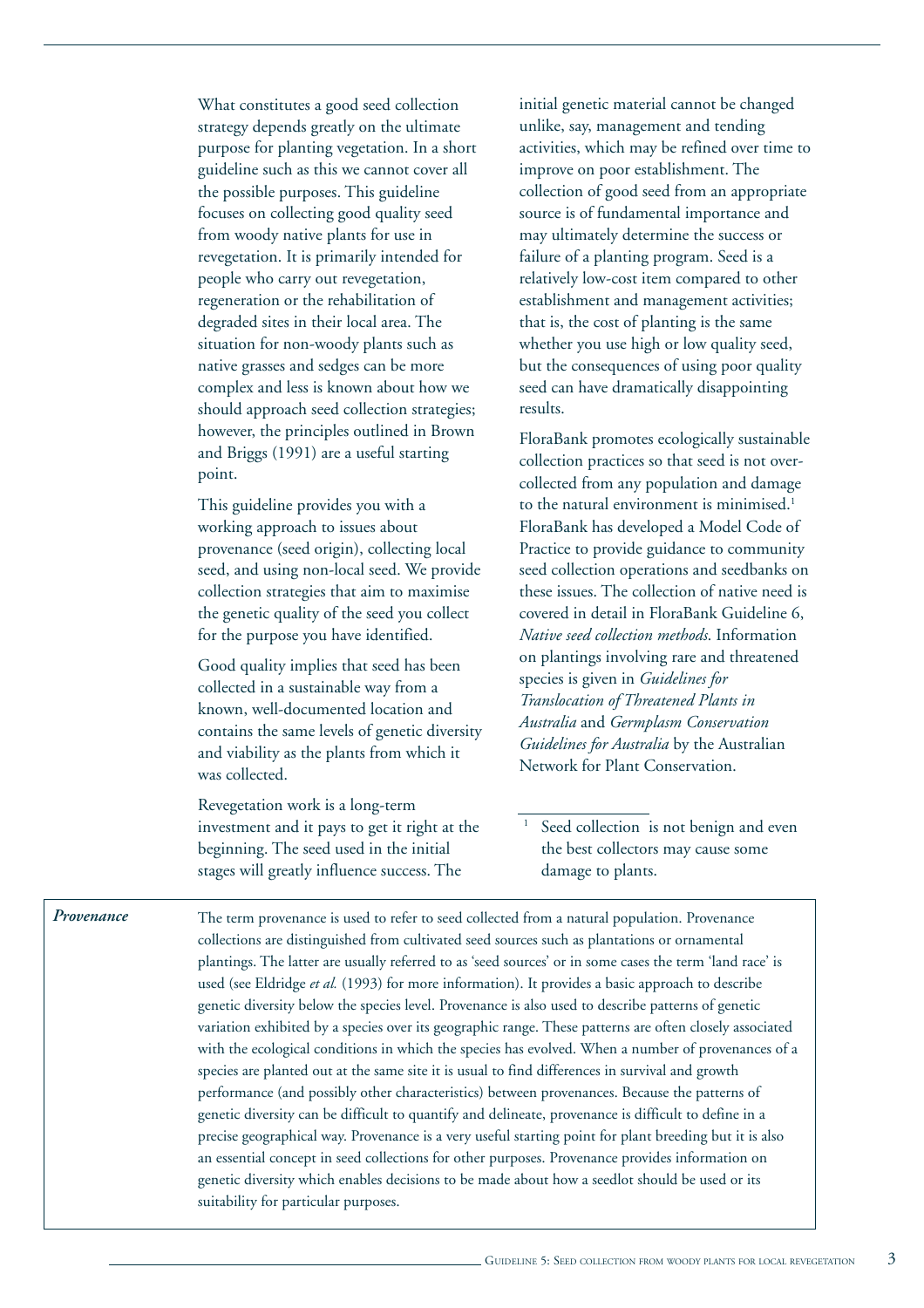### **Collecting locally is usually best**

Collect seed *as locally as possible* from natural populations for use in revegetation and rehabilitation plantings wherever possible, having regard to a range of plant and planting site characteristics and how they may change as we move further away from the local area to collect seed. This is a precautionary approach, in the absence of detailed information on gene flow and genetic diversity.

Naturally occurring remnant vegetation is usually the best source of material for revegetation. Generally, in these natural communities, plants have evolved to suit local environmental conditions and have a desirably broad genetic base. Ecologically and genetically, local seed complements other plants and animals in the area, and poses the least potential threat of genetic contamination.

Local collection for revegetation projects has many benefits:

- Local plants will be naturally adapted to local conditions. This is important for establishing new plant populations and many seed users have practical experience of better performance from local plants in terms of survival and growth.
- Using local plants will promote genetic and ecological sustainability of local vegetation. In so doing, the genetic

integrity and unique characters of vegetation remnants are maintained, thereby enhancing biodiversity.

- Use of local plants reduces the potential for hybridisation between the cultivated species and other species in surrounding areas.
- Using local plants and keeping longterm records about collection localities builds on the capacity to collect, use and better manage the vegetation that grows in the local area.
- The use of local plant material is vital to the rehabilitation of important conservation areas or where there is likely to be interaction with local wildlife.

However, there are areas where land use or degradation processes have greatly altered the original growing conditions with the result that locally adapted plants may not be the best suited to the current growing conditions. A good example is an area that has recently been affected by salinity.

As well, local plants may only occur in small and isolated or fragmented remnant patches, or as isolated individual plants in cleared land. Dieback, salinity or other environmental pressures may affect them. Seed crops may be negligible due to poor pollination, growth may be poor and the survival prospects bleak. It may be difficult to collect sufficient seed from local plants.

# **What is 'local'?**

Start looking from where you are sitting now! If you have difficulty in collecting sufficient (or any) native seed from these local plants you should look for the next closest (geographically), viable population of the species and keep moving outward. As you move further away, observe the plant and planting site characteristics listed below and how they change. It is usually the case that at some point you no longer feel comfortable that the characteristics of plants you are collecting from, or the area

in which they are located, *sufficiently match those of the planting location or its local vegetation.* At this point it is wise to set a 'local provenance' boundary for that species or group. Note that this boundary may be different for different species that occur together. Also note that it is easy to declare smaller provenance areas initially, and gradually extend or group them over time, than it is to make large provenance regions and attempt to split them as more is learnt.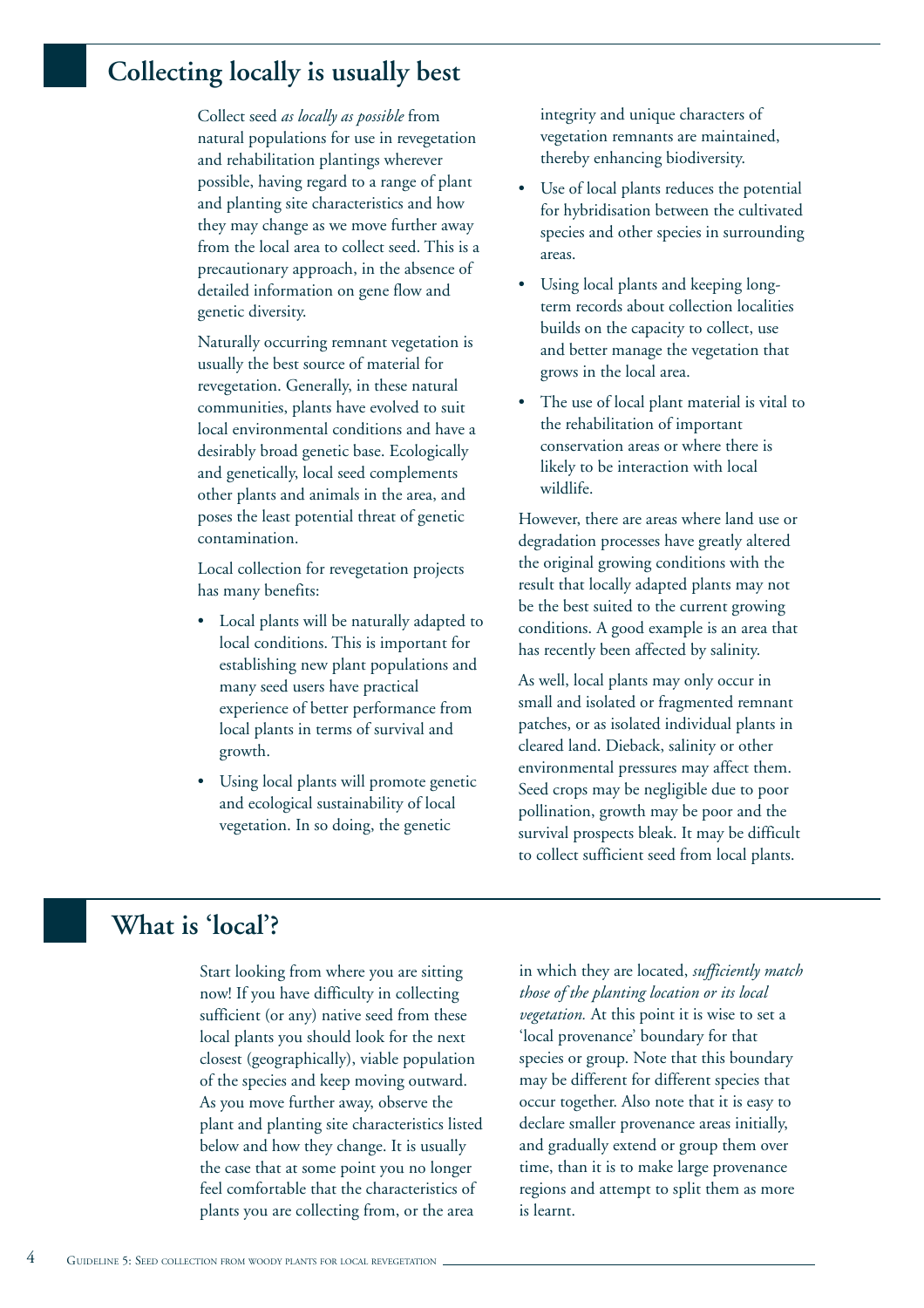In extreme circumstances it may be necessary to combine (or bulk) seed from a wide area to provide sufficient quantity or sufficient genetic material for long-term viability in the replanted population, but this should only be done with expert advice.

#### *What characteristics should you look for?*

By observing and gathering information on factors known to influence variation in plants you can make more informed decisions about whether to collect seed of a certain species from a certain site for use in local revegetation. Compare notes about these characteristics with other collectors, botanists and 'bushies'.

The *main factors* to observe are the environmental conditions present at the site when collections are made. We know that plants adapt naturally over long periods to these conditions and they may be very relevant to the distribution pattern of a species. Some species, such as River Red Gum, occur mainly in narrow, almost continuous bands along watercourses and may not vary over a section of a stream, a whole tributary or even a complete river system. Other species, such as Snow Gum, occur on mountain slopes at different elevations and may not vary over a range in elevation.

Try to closely match conditions present at the planting site to those of the collection location. To do this, you must keep accurate records about the collections and where and how the seed is used. You can't tell by looking at the seed (with rare exceptions) where it has come from, so your only link is through the records you keep. See FloraBank Guideline 4, *Keeping records on native seed*, for a full description of what records to keep and how to keep them. In addition, such information, when linked with the performance of subsequent plantings, can help determine the best seed sources.

It is fundamental to record the species, collection site, number of plants sampled, date and collector.

You should consider (or use a system that is based on and records) the following factors at both seed collection and planting sites:

- latitude
- altitude
- position in the landscape (ridge, midslope and so on)
- soil type
- vegetation type
- average rainfall and spread throughout the year
- average temperature and maximum degrees of frost.

The *Australian Soil and Land Survey Handbook: Field Handbook* (McDonald *et al.*, 1998) is a very detailed, standardised approach to field data capture, well suited to this purpose. Much of its content can be simplified to suit the end-user. Some mapping may already be available for your region to make the task easier. At the broadest level, bioregions and subregions have been defined for Australia and are useful. At a much finer level of resolution, land systems are a well accepted approach to classifying broad variation in the landscape as a composite of soil, vegetation, landform and climate – see the *Australian Soil and Land Survey Handbook: Guidelines for Conducting Surveys* (Gunn *et al.*, 1998). Land systems may already be identified for your region (typically at 1:50,000 scale) by State agriculture, environment or land management departments. The Forestry Tasmania Eucalypt Zoning System provides a system for consideration by Tasmanian collectors and is based on altitude, dryness and coldness factors.

There are three *lesser* factors to observe, but they are generally less obvious and therefore less useful than the above.

Species breeding systems are a key to variation, though you need botanical skills to understand and identify these. Pollen dispersal mechanisms, seed shape, size and weight, fruit and seed dispersal mechanisms and the viable life of seeds may all have a significant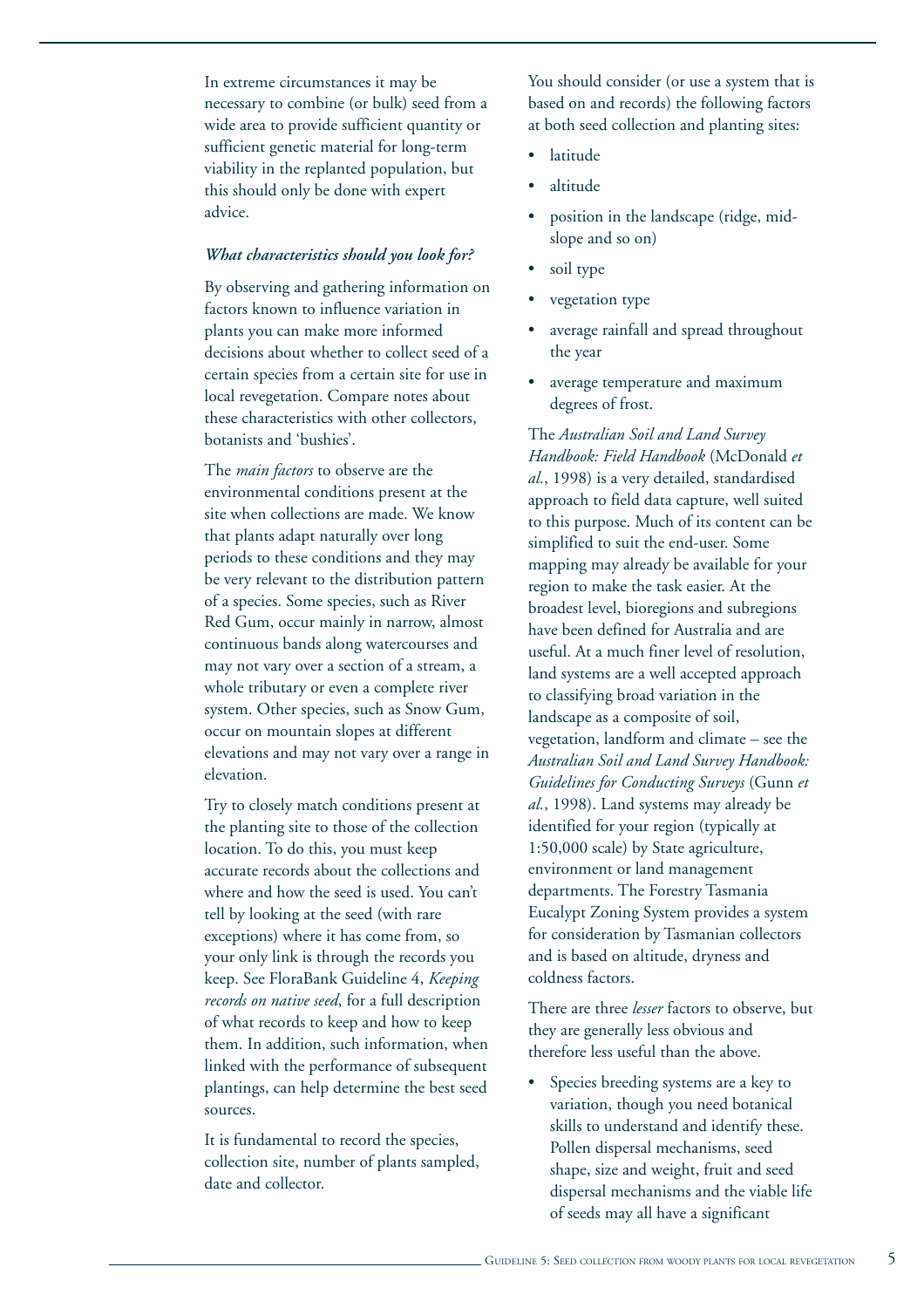bearing on plant variation. For example, catchment boundaries may form 'divides' for species that disperse their fruit or seed in water whereas this may not be the case for those that are dispersed by fauna, birds or insects. The extent of outcrossing (mating among unrelated plants of the same species), self-fertilisation (pollination of an individual plant with its own pollen), or a mixture of both, affects gene flow between populations, which in turn determines how genetically different one population will be from the next. Gene flow is a major factor in determining differentiation between populations and thus affects the delineation of provenance boundaries.

The pattern of distribution of the species is useful as a guide. If a species occurs continuously over an extensive area of fairly uniform environmental conditions there is likely to be minimal provenance variation and geographically large provenance boundaries. So, one may more confidently collect from further afield. By contrast, where a

species has a similarly extensive range but is fragmented and environmental conditions vary greatly, there is likely to be considerable provenance variation and geographically narrow provenance boundaries. So, it is generally less likely that plants from further afield will be similar. Species confined to drainage lines or river systems may have less provenance variation within a catchment than between catchments.

• Variations in plant form, structure and function are sometimes obvious to the naked eye; for example, dramatic variations in flower, fruit or seed size, plant structure or growth habit. Botanical classifications (taxonomy) sometimes recognise such variations in plant form or function within species. Classifications of genus and species are always changing and even in common genera such as *Acacia*, new species are recognised. If the form, structure or function of a species shows marked variation from those of the local area, they cannot be considered as local plants.

### **Know your plants well before you collect**

If you decide to collect seed yourself you will need background information on the target species. Can you accurately identify the target species and its flowering, seeding and seed ripening times? You usually need to travel about to obtain exact location details and to assess seeding times.

Gather and file information on the target species for collection including:

- botanical description
- identifying keys
- distribution
- occurrence in the local area
- flowering, fruiting and seeding times (including seed ripening period)
- fruit or seed located within hand's reach (two metres) or above
- approximate numbers of fruit per plant
- approximate number of seeds per fruit
- uneven fruit ripening on single plants
- safety precautions (allergenic or poisonous plants).

This information will be a valuable resource for future collections if it is kept up to date. Detailed information can be sought from regional and state herbarium records, field botanists, foresters, beekeepers or other seed collectors on identification and variability of species, flowering and seeding times and population locations.

Correct species identification is vital and you should also be aware of variation in appearance of the species. Several excellent field guides are available (see references). If you are in doubt, forward a botanical specimen (leaves, fruits and flowers or buds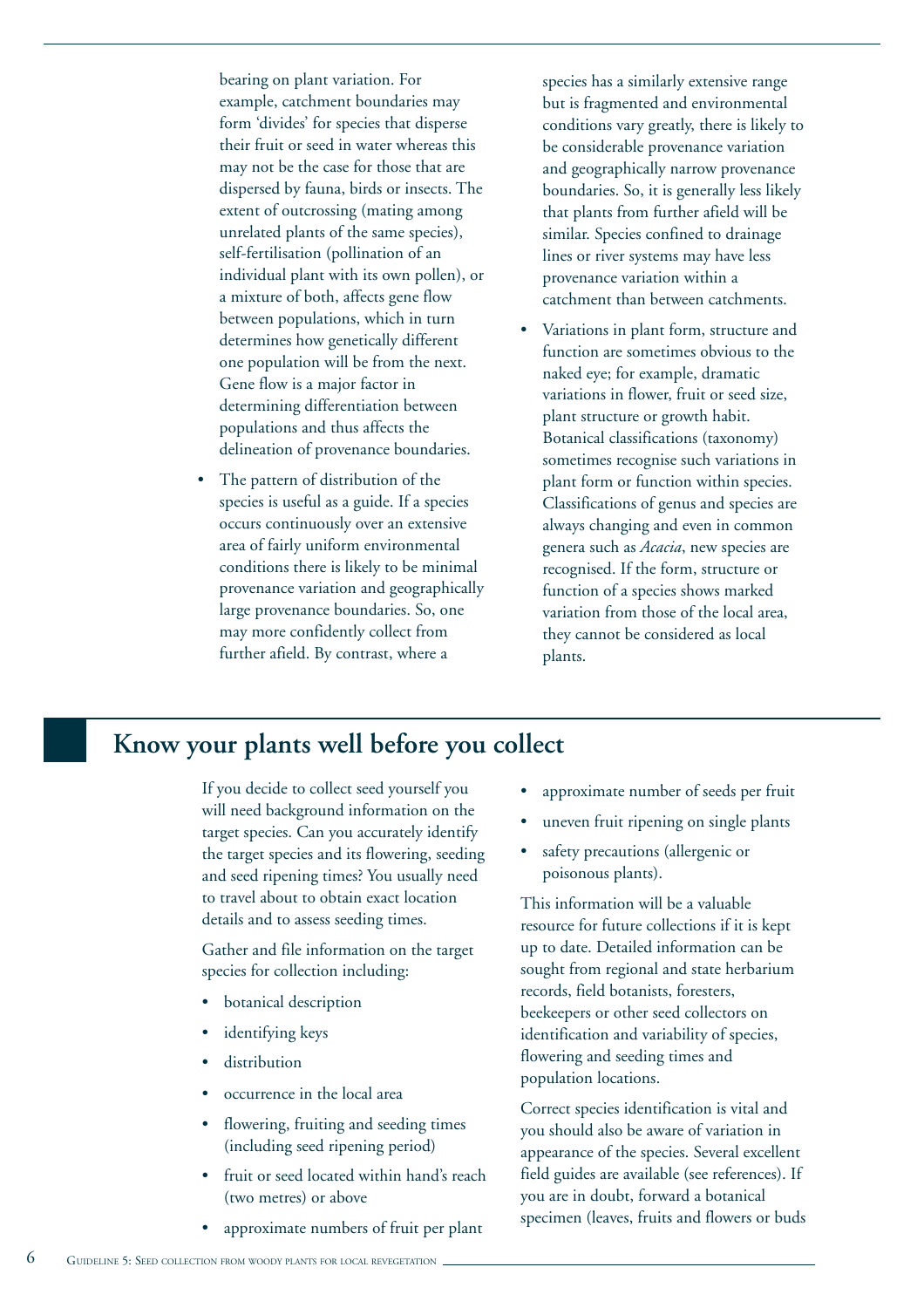pressed between sheets of newspaper or blotting paper) together with a description of the tree's location, size, general appearance and bark to your nearest herbarium for checking. Taking a voucher specimen for all collections is good practice as taxonomy of the species may change over time and labelling errors can also occur. However, the more seedlots you collect, the more work this creates and the more space is required for storage.

## **Obtain the best genetic quality possible**

The seed collected from individual plants is usually combined or 'bulked' together to form a seedlot and mixed to an homogeneous blend. Similar quantities should be collected from each plant so that no individual is favoured or underrepresented in the genetic make-up of the seedlot. The way we sample individual plants at the collection location strongly influences the genetic quality of seed collected. Here are five important things to watch for in the way you collect:

- 1. Ideally, look for local plants that are in healthy and viable natural populations and are large enough to provide sufficient seed by sustainable and responsible collection methods. Carefully assess populations prior to seed collection. Be aware that, in some instances, what appears to be 'natural' vegetation in State Forests, reserves and road verges has been planted in the past.
- 2. Ensure the target species is uniformly distributed, with a mature seed crop of preferably at least moderate quantity.
- 3. Make sure of plant identification. If there are any doubts about identity it is essential to keep seed separate until it can be accurately identified from a voucher specimen.
- 4. Collect seed from at least 10 to 20 widely spaced, healthy parent plants (not diseased) across the population.
- 5. Wherever possible, aim to collect from genetically unrelated plants, thus increasing the capture of genetic variability of the population; that is, from plants that are unlikely to be breeding with one another. This may be

difficult for many reasons – and be aware that even in large, natural populations there may be high levels of inbreeding and genetic structuring. It has been demonstrated that seed with high levels of inbreeding can produce progeny with reduced survival, growth and capacity to contend with environmental stresses. So, it is important to keep two things in mind and follow some basic guidelines:

- *Closely spaced, neighbouring plants are likely to be closely related.* Collect seed only from plants separated from one another by a distance of at least twice the plant height. This means you should collect from trees spaced at least 100 metres apart and shrubs at least 50 metres apart. In addition, consider the impact of pollen dispersal distances and transport mechanisms (wind, water, insects and so on) between plants.
- *Isolated plants are less likely to breed with other unrelated plants* Avoid collecting from reproductively isolated individual plants, even if they carry heavy seed crops. If you don't have any option but to collect from isolated plants, then make sure you bulk this seed with that from other local plants (of that species) to achieve increased genetic diversity in the mix. Also consider taking cuttings for propagation purposes as these are a genetic copy of the parent plant.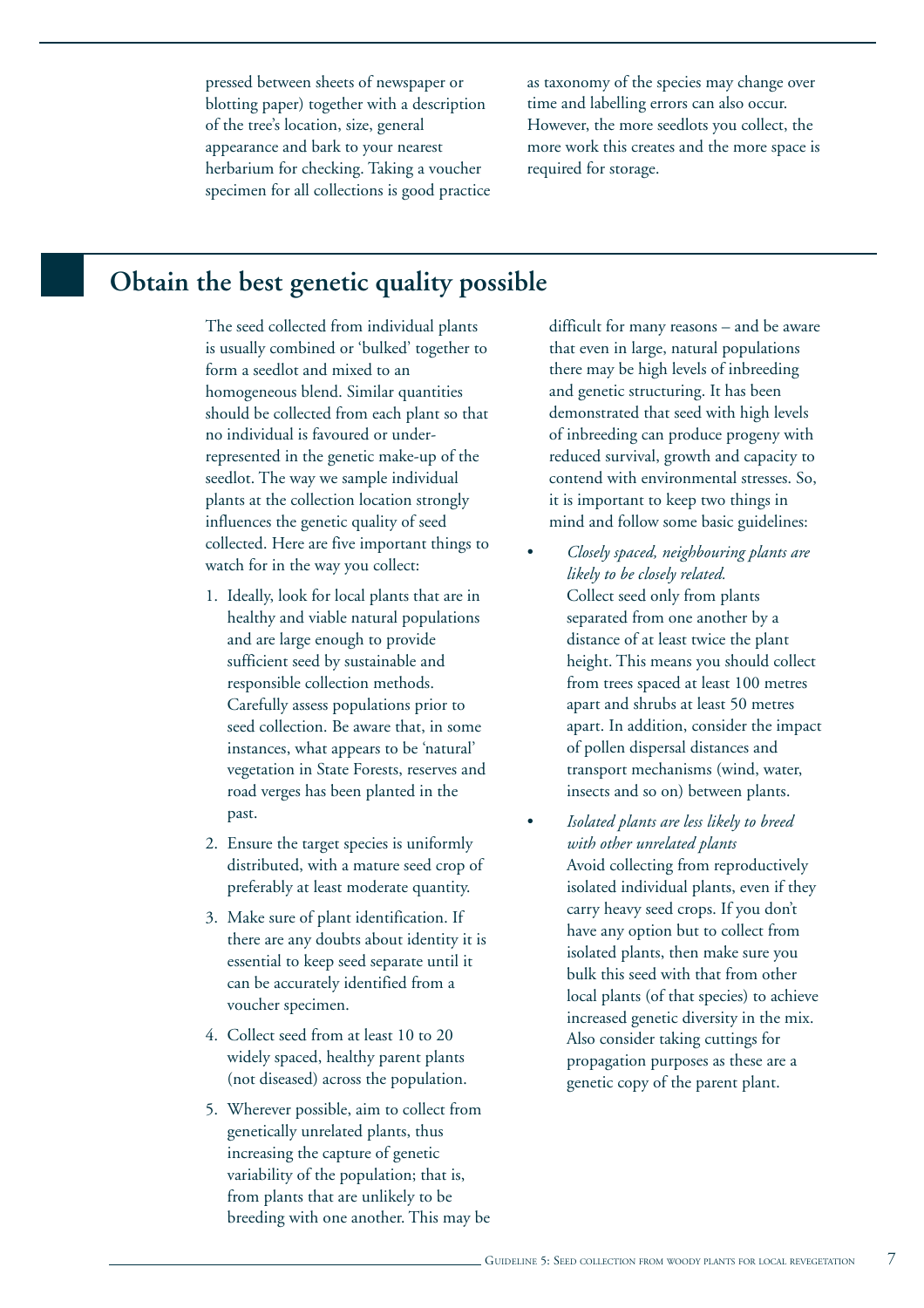#### **Use responsible collection practices**

You should ensure that ecologically sustainable collection practices are used and seed is not over-collected from any site or population. Seed collection should not jeopardise the natural functions of a population; for example, its regeneration after fire. Damage to the natural environment should be kept to the very minimum possible. Ensure that vegetation is not unnecessarily damaged or understorey plants trampled. Nesting sites, tree hollows and other recognised animal habitats should not be disturbed.

Collect no more than 20 per cent of the seed crop or fruit on any individual plant. Remove no more plant material (branches and so on) than required. Collectors should adjust these guidelines downwards in

circumstances where this quantity might adversely affect a population; for example, where other collectors have taken seed prior to your arrival. If more seed is required, increase the number of individuals you sample. In some areas there are limits to the resource for collection and this must be recognised.

FloraBank has produced a *Model Code of Practice for community-based collectors and suppliers of native plant seed* in the interests of promoting responsible collection practices. We strongly encourage you to adopt this Code or a version of it tailored to your needs. It communicates important messages about the ethics, standards and practices of seed collectors.

### **Selecting non-local seed**

Seed of non-local species may be required when local site conditions have been highly modified and the original or local vegetation will no longer grow. For example, reduced growth may be due to extreme salinity or acidity or changes in insect and animal predation. Revegetation (at least initially) may depend on using species that are unaffected by, or tolerate, such conditions. Certain rainforest species are notoriously difficult to re-introduce to cleared land without some initial protection – sometimes provided by nonlocal species. In other cases, amenity or commercial considerations may encourage the use of non-local species.

When using or collecting non-local seed (not local provenance) a rule of thumb is to obtain seed from other areas (other provenances) with environmental conditions that most closely match your planting site (see above).

The most important environmental characteristics to consider in matching origin and planting sites are:

• average rainfall and rainfall seasonality;

- mean maximum, mean minimum and absolute minimum temperatures; and
- some basic soil attributes such as texture and pH.

If you are not in a position to collect nonlocal seed for yourself, there are commercial seed collectors and suppliers who stock well documented, genetically representative seedlots. Many collect seed using good seed collection protocols and, if they do not have your target provenance in stock, they may be contracted to make collections to your specification. A list of Australia-wide government and private seed suppliers is available at the Australian Tree Seed Centre website (www.ffp.csiro.au/tigr/atscmain/index.htm) or through the Yellow Pages.

It is important to provide any contracted collector with a specification that includes the species and locations for collection, the minimum number of plants and the spacing between plants. Appropriate documentation for the seedlots should be provided by the collector.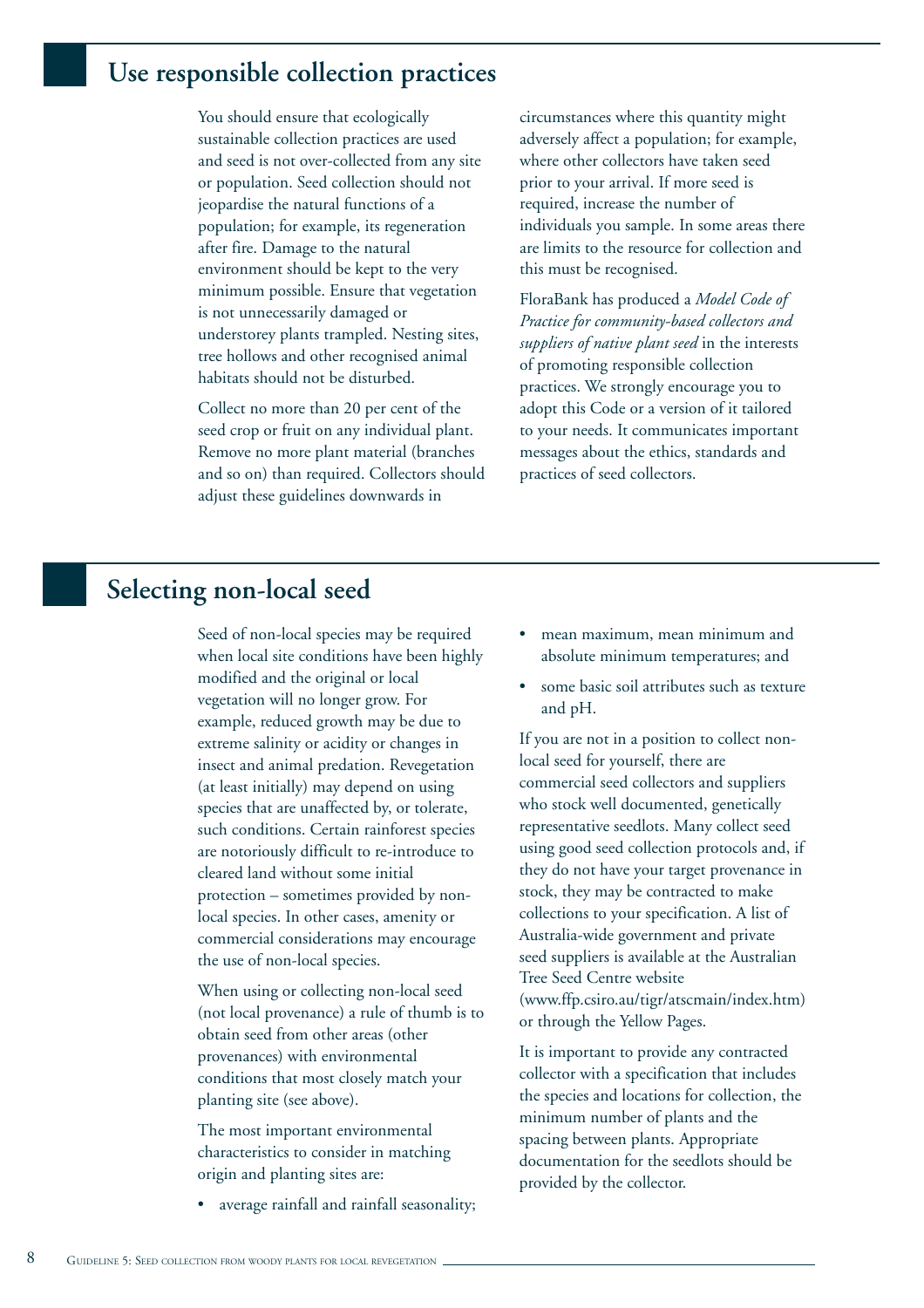# **Collections from planted sources**

Seed production areas and seed orchards are an alternative source of good seed for planting programs. Seed production areas refer to plant populations established with the primary or secondary objective of seed production. While dedicated seed production areas (and seed orchards) are still uncommon, it is more likely that some stands of existing revegetation in your area are used for seed harvesting. You should avoid collecting seed from planted trees unless you know that they can be used for seed harvesting. This means that the seed origin is known and it originated from preferably 10 to 20 plants sampled according to the guidelines above. Of paramount importance is the standard of genetic integrity of seed produced from these stands.

Seed production areas are becoming more common and, if managed well, are a viable option for sourcing local as well as nonlocal seed for revegetation programs. Seed production is much like other long-term horticultural or forest crops, with the exception that we know relatively little about the cultivation and seed production capability of many native plants. Good production requires careful planning, management and harvesting (see FloraBank Guideline 7, *Seed Production Areas*).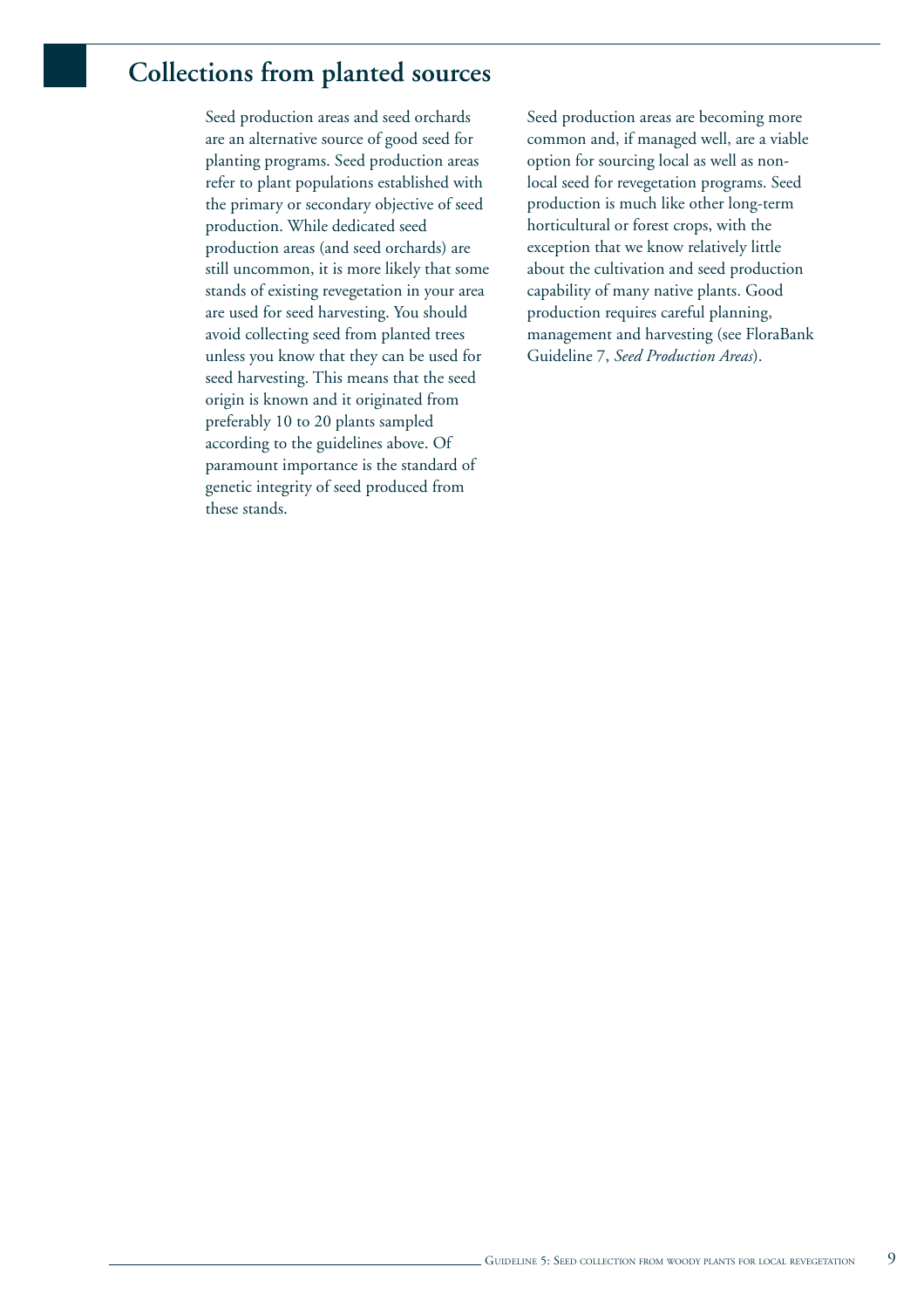### **Bibliography and references**

FloraBank is seeking to assist in the training of collectors and revegetation practitioners and we are very interested in your feedback on the usefulness of this guideline and any further requirements you may have. Readers are encouraged to access the following references. Many provide a wider range of information on seed collection methodology and protocols than the brief outline given above, others provide information on topics such as seeding times and assessment of soil characteristics.

Anon. 1993, *Guide to requirements for collecting Australian plants and animals*, Australian Nature Conservation Agency, Canberra.

Boland DJ, Brooker MIH and Turnbull J 1980, *Eucalyptus seed*, CSIRO.

Bonney N 1994, *What seed is that? A field guide to the identification, collection and germination of native seed in South Australia*, Finsbury Press, Adelaide.

Charman PEV and Murphy BW (eds) 1991, *Soils – their properties and management: A soil conservation handbook for New South Wales*, Sydney University Press in association with Oxford University Press, Melbourne.

Coates DJ and van Leeuwen SJ 1997, 'Delineating seed provenance areas for revegetation from patterns of genetic variation', in Bellairs SM and Osborne JM (eds) *Proceedings of the Second Australian Workshop on Biology for Revegetation*, Newcastle, New South Wales,

11–12 October 1996, Australian Centre for Minesite Rehabilitation Research, Brisbane, Australia.

Doran JC and Turnbull JW 1997, *Australian Trees and Shrubs: species for land rehabilitation and farm planting in the tropics*, ACIAR Monograph No. 24, Canberra.

Doran JC, Turnbull JW Boland DJ and Gunn BV 1983, *Handbook on seeds of dry-zone acacias*, FAO, Rome.

Eldridge KG, Davidson J, Van Wyk G and Harwood CE 1993, *Eucalypt Domestication and Breeding*, Oxford University Press, Melbourne.

Guarino L, Ramanatha Rao V and Reid R (eds) 1995, *Collecting Plant Genetic Diversity: technical guidelines*, CAB International and International Plant Genetic Resources Institute, Rome.

Gunn RH, Beatie RE, Reid RE and van de Graaff RHM 1998, *Australian Soil and Land Survey Handbook: Guidelines for Conducting Surveys*, Inkata Press, Melbourne.

Isbell RF, McDonald WS and Ashton LJ 1997, *Concepts and Rationale of the Australian Soil Classification*, ACLEP, CSIRO Land and Water, Canberra.

Langkamp PJ 1987, *Germination of Australian Native Plant Seed*, Inkata Press, Melbourne.

Lorimer G 1995, 'Provenance – do we need to worry?', in *Linking provenance and biodiversity conservation*, Proceedings of a training seminar, 25November 1995, Greening Australia Victoria, Heidelberg, Melbourne.

McDonald RC, Isbell RF, Speight JG, Walker J and Hopkins MS 1998, *Australian Soil and Land Survey Handbook: Field Handbook*, 2nd edn reprint, Goanna Print, Canberra.

Robin J 1995, 'Ecological considerations of provenance', in *Linking provenance and biodiversity conservation*, Proceedings of a training seminar, 25 November 1995, Greening Australia Victoria, Heidelberg, Melbourne.

Sydes M 1995, 'Genetic considerations of provenance', in *Linking provenance and biodiversity conservation*, Proceedings of a training seminar, 25 November 1995, Greening Australia Victoria, Heidelberg, Melbourne.

Turnbull JD and Griffin AR 1986, 'The concept of provenance and its relationship to infraspecific classification in forest trees', in Styles BT (ed.), *Infraspecific Classification of Wild and Cultivated Plants*, Clarendon Press, Oxford.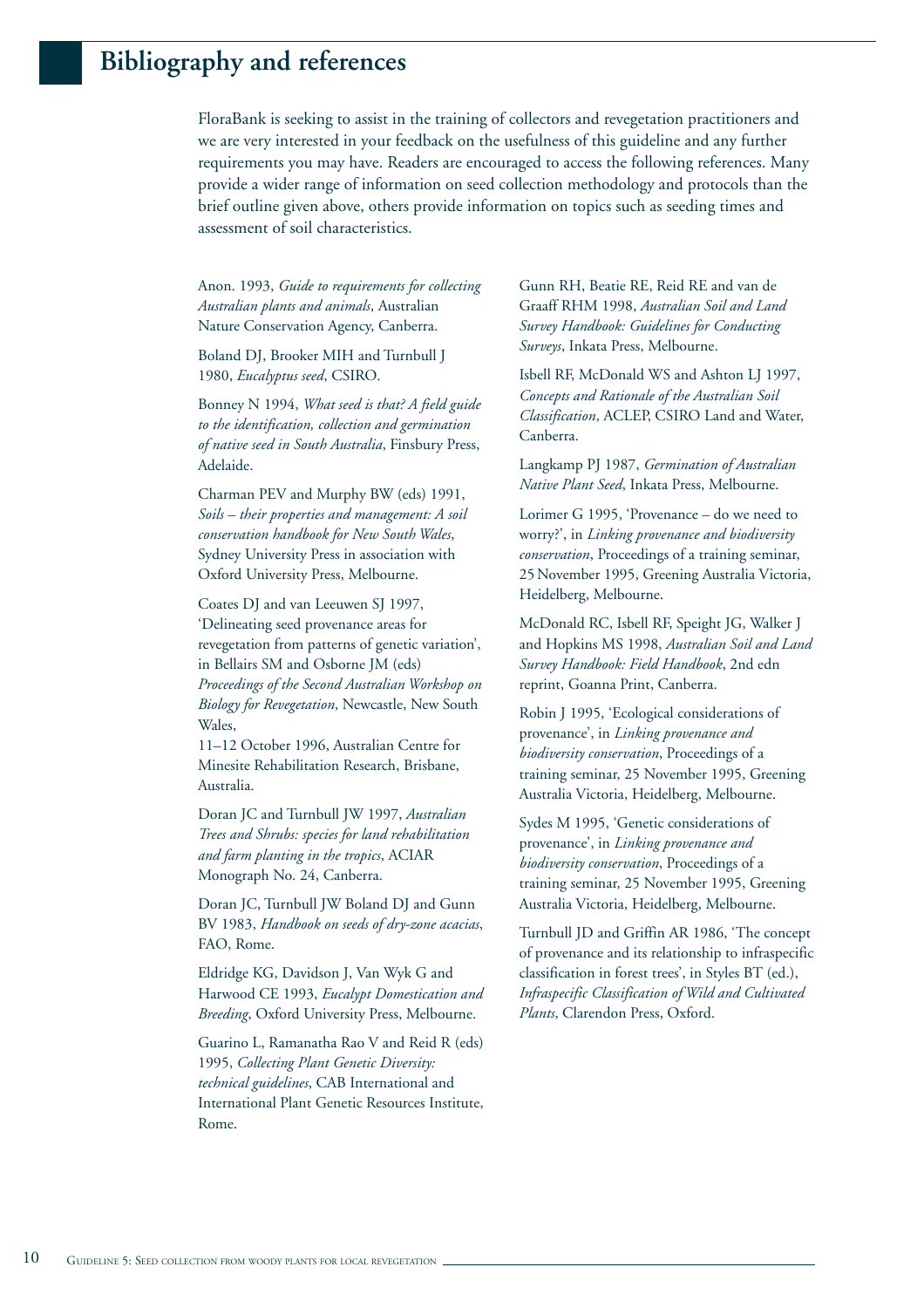#### **Your Comment**

The FloraBank guidelines are a consolidation of existing information and draw on the practices observed at seedbanks across Australia as well as the expertise and technical understanding of the Australian Tree Seed Centre at CSIRO Forestry and Forest Products, Greening Australia's Seedbanks and the Australian National Botanic Gardens Seedbank. The guidelines present, as far as is known by the authors, best practices. However, they are drafts because we recognise that other people may have better approaches, and that best practices change with time. Also, our climate and vegetation is diverse and not all practices are equally applicable across Australia. If you would like to comment on any of the guidelines please contact the FloraBank Coordinator. If you have practices or knowledge you would like to share with others you can do this through the forum pages of the FloraBank website.